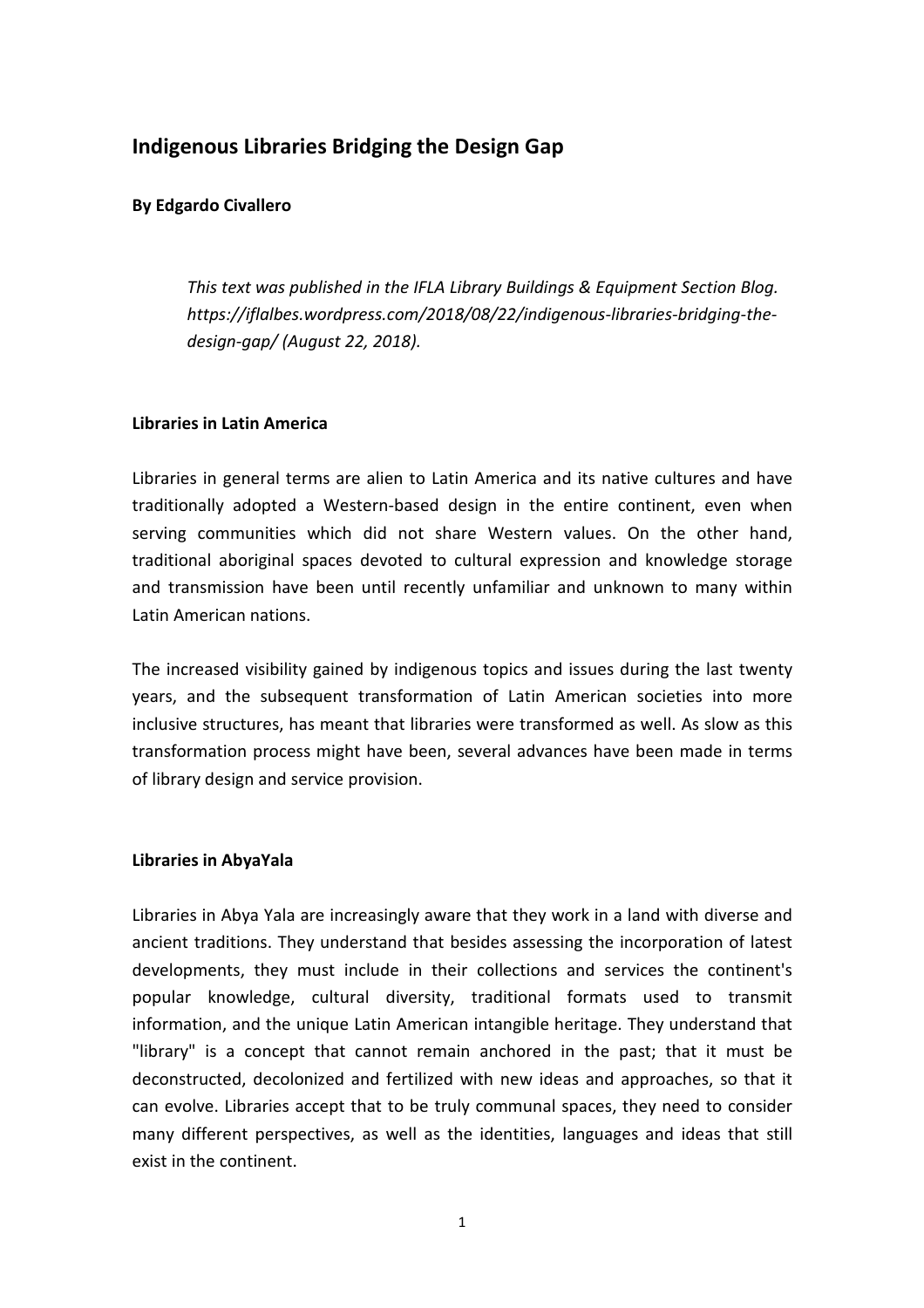Developing these library-related ideas and values in an ethnic, cultural, political, social and economic space as thorny and complex as Latin America is far from being an easy job. But despite the many setbacks, some libraries developing activities in Abya Yala's indigenous regions have achieved visibility and relevance. They gained attention after they managed to combine traditional building and space design with needed library services, all in an elegant, beautiful way.

## **The PAVA Project**

A case study which exemplifies the new approach to indigenous libraries in Latin America relates to one of the *comunitecas* in the municipality of Tecpán (Department of Chimaltenango) in the highlands of southern Guatemala. The *comunitecas* are part of the PAVA project (Programa de Apoyo a los Vecinos del Altiplano/Support Program for the Highland Neighbours) (PAVA n.d.). There are three small libraries located in areas where most of the population belongs to the Kaqchikel people, a Maya-speaking society. The libraries in addition to maintaining their respective collections offer meeting places in which communities can conduct cultural and educational activities. They also support continuing education, working closely with rural teachers.

#### **Innovative Space Design**

The activities held today in the *comunitecas* were previously implemented in small spaces provided by other institutions, usually schools. In 2013, the Guatemalan architect Axel Paredes donated to PAVA the drawings to build a library in the community of Paxixil. Although the construction is small, the structure is very ingenious, and its appearance is certainly attractive. The structure is enclosed by mobile panels made of thick bamboos, each painted in bright colours to imitate the traditional patterns of indigenous textiles. The library provides access to 3000 books and a series of training programs for some 200 people.

In the last few years, the *comuniteca* at Paxixil has become very famous. It has been mentioned in specialized architecture magazines, such as *Domus*, and was the winner of the Architecture Biennial of Guatemala in 2016.

Paxixil's Library has not been the only rural library to win an Architecture Biennial. The public library "La Casa del Pueblo" (The People's House), located in the village of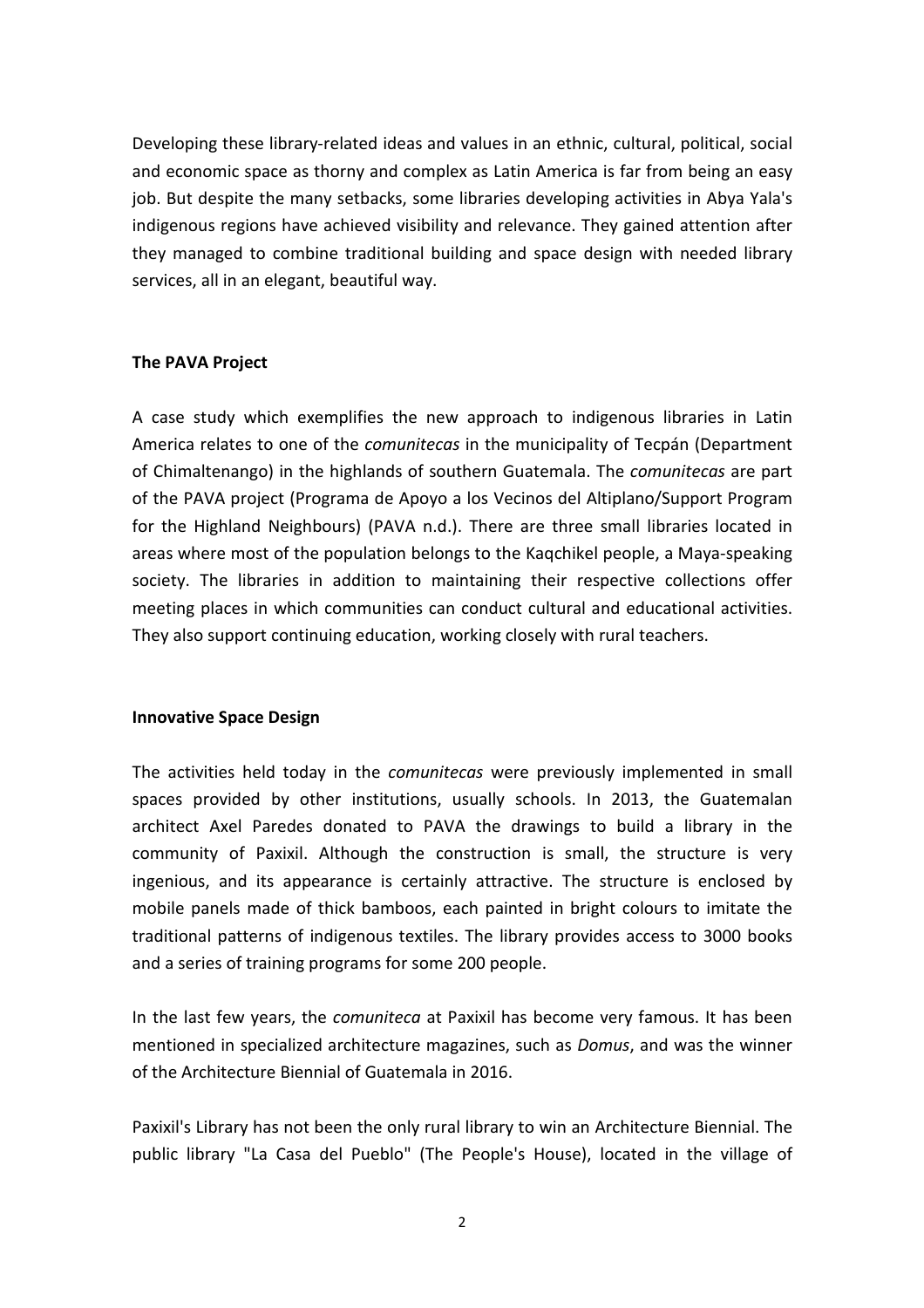Guanacas in the municipality of Inzá, department of Cauca, Colombia, obtained a similar recognition for its country in 2004. Designed by two architecture students at the request of Inzá officials, the library was built by the neighbours themselves over the course of a year. It has grounds and walls of stone and concrete, a complex internal structure made of thick bamboo, and a thatched roof made of straw. Although it does not precisely reflect the traditional architecture of the area, the design takes very good advantage of the available spaces and materials."La Casa del Pueblo" provides many traditional library services to the communities settled in the area, some of whom belong to the Paez indigenous people. But its activities are often eclipsed by the history of its construction and, above all, by its evocative appearance.

#### **Conclusion**

The examples described demonstrate that the initial steps regarding library services to indigenous peoples in Latin America are being taken in the right direction. There is still the problem of stereotypes. An important issue is the development of regional and national policies regarding library services for indigenous peoples. Other issues concern lack of action in ensuring editorial production of content in indigenous languages, sustainable intercultural education and a long and complex "etcetera".

The existence of libraries like those in Paxixil and Guanacas is good news and hopefully provide exemplars to be emulated in many other places in Abya Yala and elsewhere. Step by step, libraries, especially those working in indigenous areas, must become spaces where cultures and visions combine to make places of knowledge welcoming for everyone.

#### **Readings**

Civallero, Edgardo (2007). *Bibliotecas en comunidades indígenas: Guía de acción y reflexión*. Córdoba, Argentina: Wayrachaki Editora. [Online]. https://issuu.com/edgardo-civallero/docs/bibliotecas\_ind\_\_genas\_gu\_\_a\_de\_acc

Civallero, Edgardo (2008). *Bibliotecas indígenas en América Latina: Revisión bibliográfica y estado actual de la cuestión*. Córdoba (Argentina): Wayrachaki Editora. [Online].